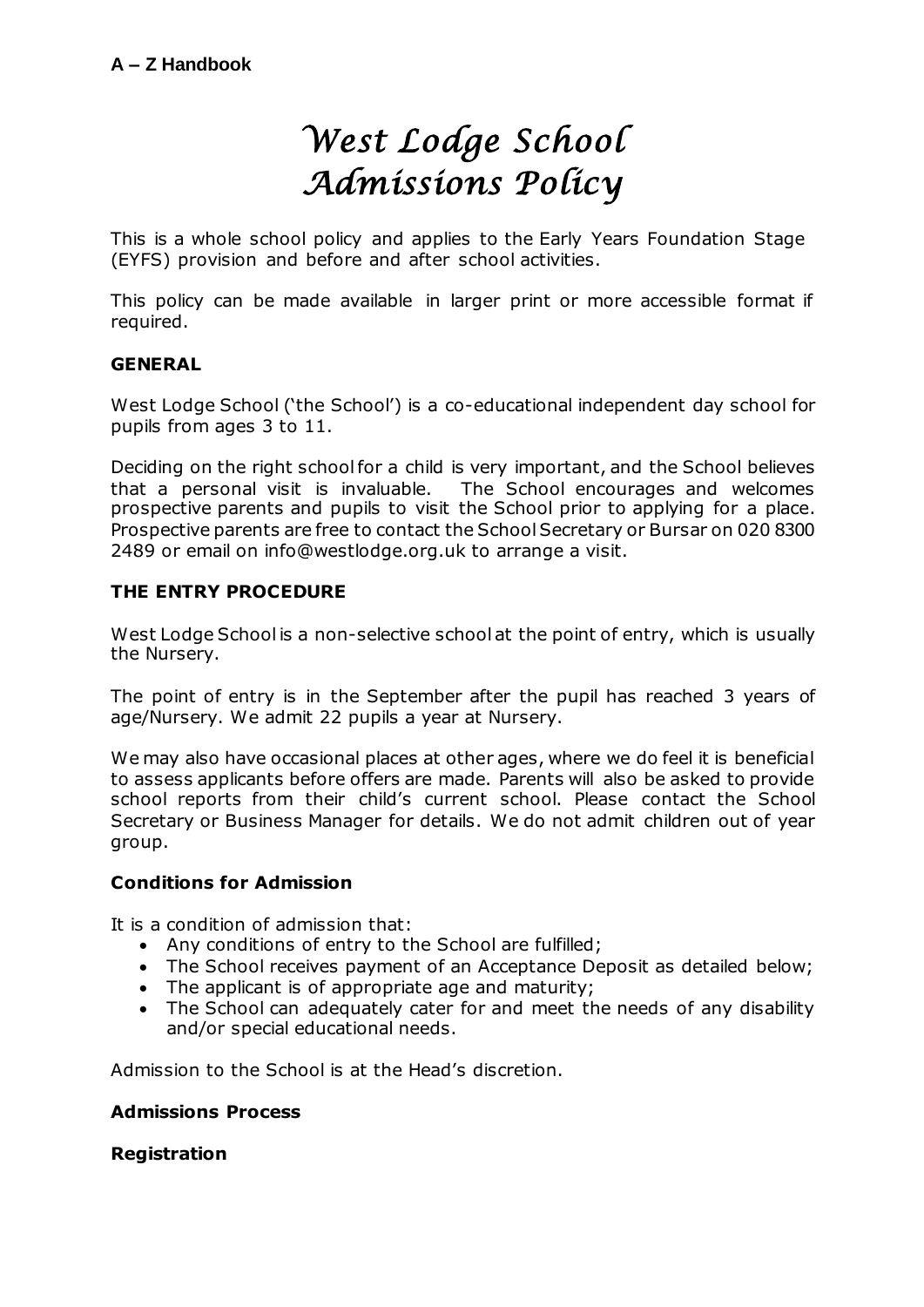Applications for registration will be processed in the order in which they are received. The Registration Form must be accompanied by payment of a Registration Fee, which is non-refundable, regardless of whether or not a child is offered a place.

Parents may register an interest in a place at any time, including prior to visiting the School.

A Registration Form is available to download from our website or upon request from the School office.

Registration does not constitute an offer or guarantee of a place.

# **Offer and acceptance of a place**

Once the completed Registration Form and Registration Fee is received, the child will be allocated a provisional place. The School will then consider the child's suitability for the School, in accordance with the conditions for admission. (If the School is unable to reserve a provisional place upon registration, parents will be contacted about a waiting list place).

As a School, when offering a place, we endeavour to maintain a gender balance to ensure a broad educational experience.

Where an offer of a place is made, parents may accept the offer by completing the Acceptance Form and sending the Acceptance Form, together with payment of the Acceptance Deposit, to the Bursar. This secures a place for your child. Such deposits, after the deduction of any monies outstanding, will be returned after the child's last term at school, provided that one full terms notice has been given.

# **EQUAL TREATMENT**

Our aim is to encourage applications from candidates with as diverse a range of backgrounds as possible. This enriches our community and is vital in preparing our pupils for today's world.

The School, therefore, accepts children from all backgrounds and a wide range of academic abilities, at the point of entry. No applicant will be treated less favourably during the admissions process on the grounds of any of the protected characteristics listed in the Equality Act 2010. The Equality Act 2010 defines these as disability, gender reassignment, pregnancy and maternity, race, religion or belief, gender and sexual orientation.

# **SPECIAL NEEDS**

The School welcomes all applicants irrespective of any learning needs and/or disabilities, including those with EHC plans or English as An Additional Language (EAL). However, its facilities (physical and otherwise) for pupils with significant learning needs and disabilities are currently limited. The School will do all that is reasonable to comply with the Equality Act 2010 so that the School may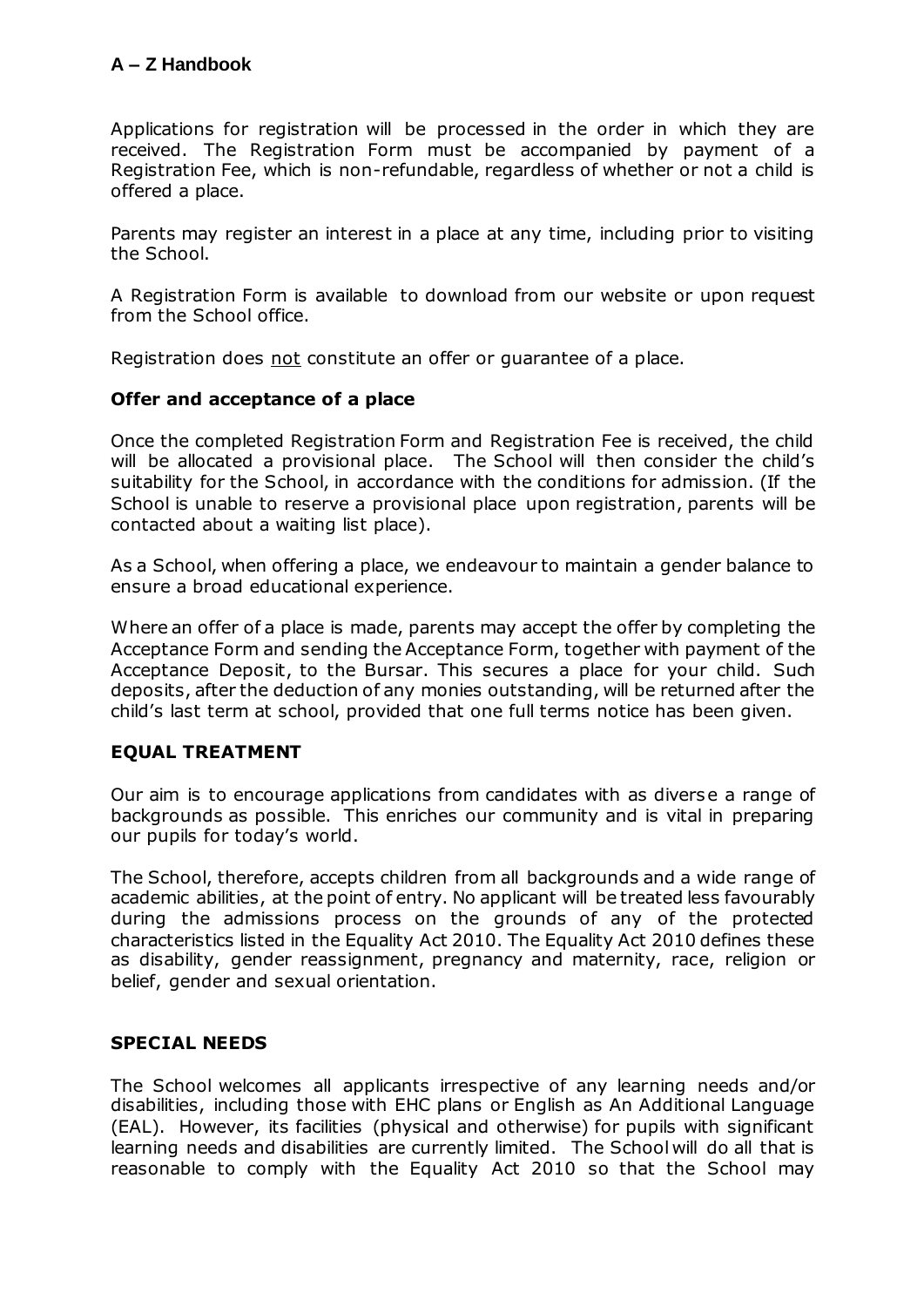# **A – Z Handbook**

accommodate the needs of disabled applicants for which, with reasonable adjustments, the School can adequately cater.

The School will do all that is reasonable to ensure the admissions process (and any information about the School) is accessible for disabled applicants and will make such reasonable adjustments as necessary.

Parents must inform the School when submitting the Registration Form of any special circumstances relating to their child which may affect their child's ability to fully participate in the education provided by the School. The School may request further information, such as a medical certificate and/or a current Educational Psychologist's report, as well as a possible internal school assessment that the School considers necessary to make a fair assessment. If, after reasonable adjustments have been considered, the School is unable adequately to cater for the needs of those children with disabilities, parents will be informed why an offer of a place will not be made.

Parents are also expected to provide a copy of any Educational Psychologist's report or a medical report to support any request for extra time or other special arrangements should their child be admitted to the School. The School will discuss any such arrangements with parents to ensure the School is able adequately to care for that child's needs should an offer of a place be made.

The School will discuss with parents and their medical advisers (where appropriate) any adjustments that can reasonably be made for the child if he/she becomes a pupil at the School.

# **SIBLING POLICY**

Most siblings join the School. Siblings of children offered a provisional place and existing pupils will take priority on the Waiting Lists for the appropriate year group but admission is not automatic and is subject to the admissions arrangements as set out in this policy.

#### **RELIGIOUS BELIEFS**

Although the School has Christian roots, we do not select for entry on the basis of any religious belief.

#### **SCHOOL'S CONTRACTUAL TERMS & CONDITIONS**

Copies will be made available to parents upon offer of a place at the School.

# **COMPLAINTS**

The School hopes that parents do not have any complaints about the School's admissions process but copies of the School's Complaints Procedure can be sent to parents on request.

#### **Reviewed Date: November 2020**